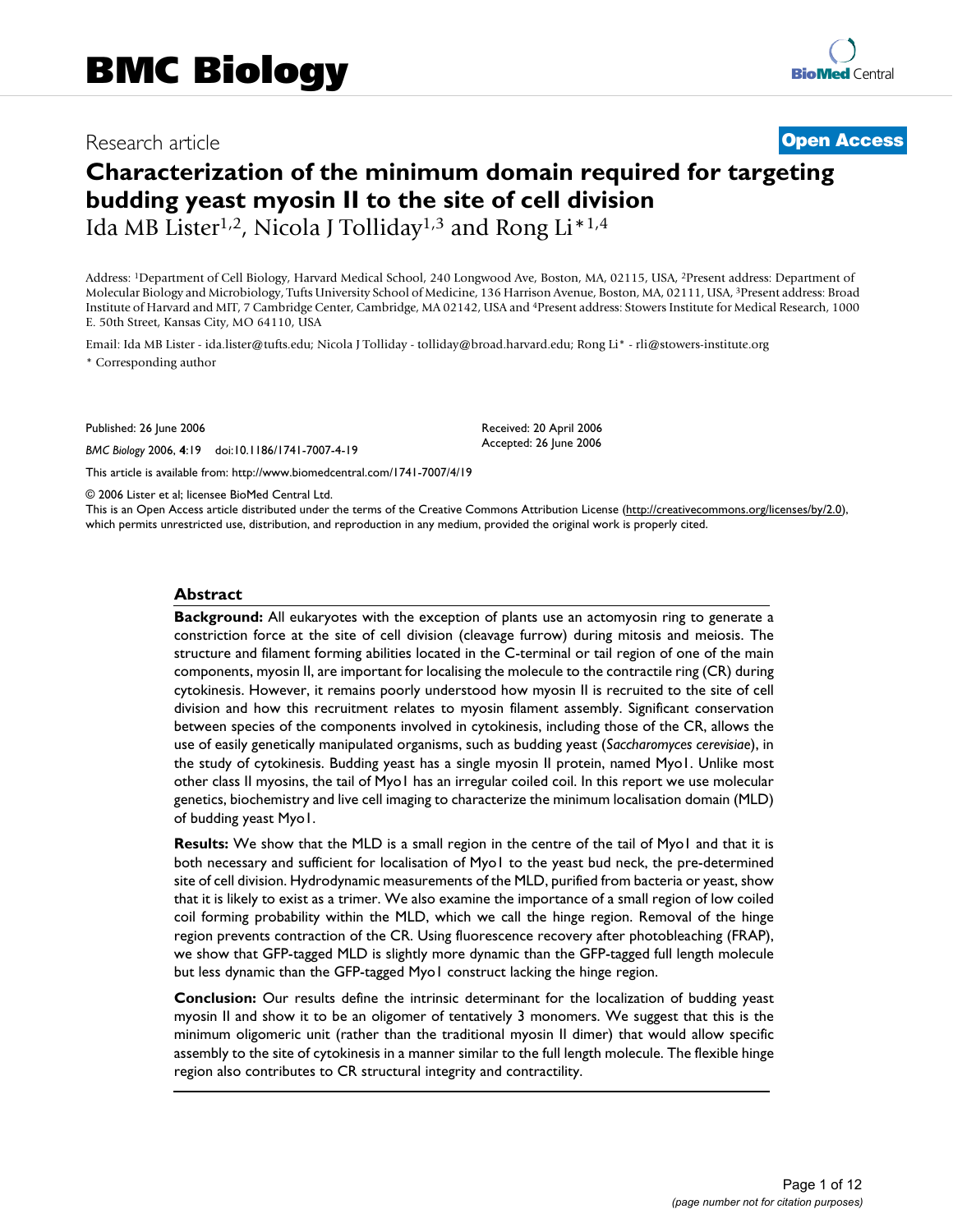# **Background**

Budding yeast has one class II myosin, Myo1 [1,2], with the classic myosin superfamily domain organisation consisting of a conserved motor domain, a neck domain of 2 IQ motifs that binds the light chains Mlc1 and Mlc2 [3-5] and a tail region with a predicted coiled coil, as seen for all class II myosins so far studied. While the motor domain is responsible for the actin binding and ATP hydrolysis that allows the myosin to move along actin filaments, the class II myosin tails are responsible for how the motor function is used: the tails determine dimerisation, filament formation and localisation [6,7].

There are two potential ways in which class II myosins may localise to the site of cell division: 1) by binding to other proteins, as for example in fission yeast, (*Schizosaccharomyces pombe)* where Mid1 is shown to temporally regulate the localisation of the major class II myosin, Myo2, [8]; 2) by filament formation, as shown in *D. discoideum* where filament formation is required for myosin II to localise to the cleavage furrow [9,10]. In non-muscle, smooth muscle and *D. discoideum* myosin II, it has also been shown that one or more small regions in the tail are responsible for filament formation [7,9,11]. Filament formation is thought to occur by the interaction of the charged residues (exposed by coiled coil formation) between two dimers. With the exception of fission yeast Myp2, which has a discontinuous coiled coil and forms a monomer [12], the class II myosins studied to date all form dimers. In *D. discoideum*, filament formation also depends on dephosphorylation of 3 serine residues [7,9]. It was also shown that dephosphorylation of Myo2 in fission yeast is necessary for localisation [8,13]. It should be noted that higher eukaryotic class II myosins are also regulated by phosphorylation of their light chains but this has not been demonstrated in *D. discoideum* or fission  $\gamma$ east  $[7,14]$ .

Very little is known about the structure of budding yeast Myo1 and how it is recruited to the site of cell division. Unlike higher eukaryotic class II myosins, Myo1 is not predicted to consist of a continuous coiled coil as shown in the PAIR COIL [15] prediction plot in Fig. 1. This raises the question as to what kind of structure the Myo1 tail forms and how this might affect its cellular function and the structure of the contractile ring (CR). In order to determine if coiled coil formation is required for the localization of budding yeast myosin II, we set out to map the minimum domain in the tail region that is necessary and sufficient for Myo1 localisation. We use hydrodynamic measurements to assess its oligomeric nature and use FRAP analysis to compare the *in vivo* dynamics of the minimum localisation domain with the full length molecule. We also demonstrate that a region of low coiled coil forming potential that we have named the hinge region is important in the localisation and function of Myo1.

# **Results**

*A small region in the tail is sufficient for Myo1 localisation* In order to determine whether there is a discrete region of Myo1 necessary and sufficient for localisation, deletion constructs were created and transformed into wild type and *myoI*Δ strains. The number of rings at the bud neck as a percentage of the total number of bud necks was calculated for each construct in both wild-type and Δ*myo1* strains and the results are shown in Fig 2, with fluorescent microscopy images of GFP labelled Myo1 and MLD shown below the localisation percentages. These results show that the minimum localisation domain (MLD) consists of residues 1044–1569. The coiled coil prediction plot shows that the MLD (indicated in Fig. 1) encompasses the region of low coiled coil forming probability, which includes 7 proline residues. Deletion of any additional parts of the MLD led to a lower percentage of localisation as compared to the full length MLD (Fig 2).

# *The minimum localisation domain (MLD) of Myo1 forms an oligomer*

Since dimerisation and subsequently filament formation in many class II myosins is required for localisation we wanted to determine if the MLD forms oligomers. To this end, GST-MLD was purified after expression in *E. coli*. After removal of the GST tag, the MLD was applied to a Superose 6 gel filtration column. The MLD eluted at 49.4  $+/- 0.4$  minutes (n = 7) and the Stokes radius was obtained from a calibration curve of standards with known Stokes radii as shown in Fig. 3a; this resulted in a Stokes radius of 8.4 +/- 0.7 nm for the MLD (Fig. 3a and 3c). The void volume for the column was obtained using Dextran blue (2000 kDa, Stokes radius unknown), which gave an elution time of 32.2 minutes. Thyroglobulin, which has a molecular weight of 669 kDa and an elution time of 49.0 minutes, ran close to the MLD, showing that the calibration curve was well within the upper resolution limit of the column. Purified MLD was also applied to a preformed 6–20 % sucrose density gradient and was found in fraction 7.6 +/- 0.5 (n = 4). A sedimentation coefficient obtained from a calibration curve of known sedimentation coefficients, as shown in Fig. 3b, was  $5.2 + (-0.3 S)$  (n = 4). Neither gel filtration nor sucrose density gradient centrifugation can be used in isolation to obtain the molecular weight of the MLD as the presumed elongated nature of the protein will result in a larger apparent Stokes radius and a smaller apparent sedimentation coefficient as compared with a globular protein. This makes it difficult to determine the true molecular weight and thus the oligomeric nature of the MLD. However, combining the Stokes radius and the sedimentation coefficient in Equation 1 (see Materials and Methods) allowed us to deter-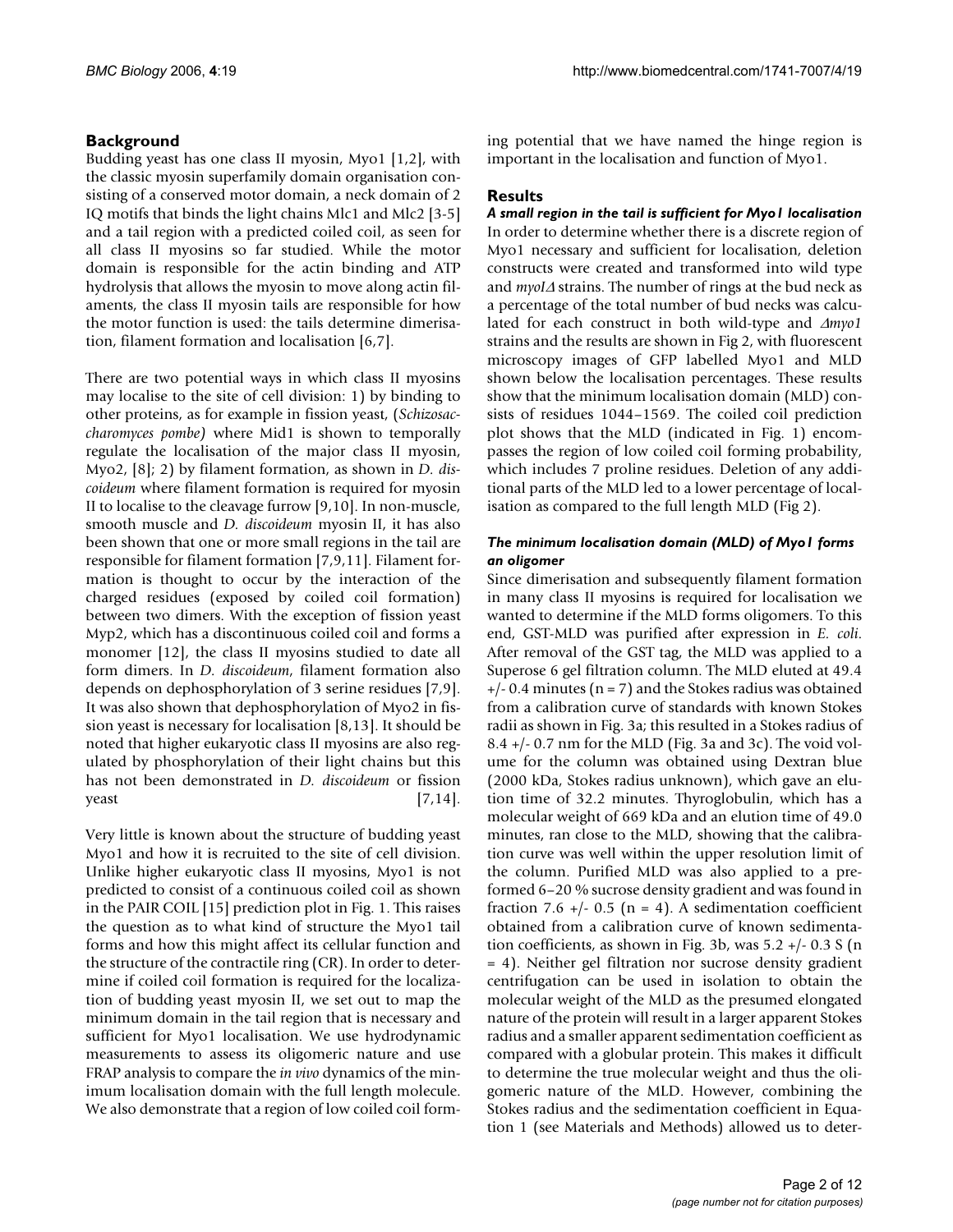

**Paircoil analysis of Myo1**. Coiled coil prediction of *S. Cerevisiae* Myo1 using the PAIRCOIL prediction program [15]. The black bar denotes the position of the MLD and the gray bar within the black bar denotes the position of the hinge region within the MLD. The dotted line is shown as a reference point for 50 % probability of coiled coil formation.

mine an experimental molecular weight of 177 kDa for the MLD. When this value is divided by the calculated molecular weight for a monomer (62 kDa), the oligomer is tentatively assigned to be a trimer (2.9 monomers).

We were concerned that the experimental values obtained were a product of expressing and purifying the MLD from *E. coli*. In order to be sure that our expressed protein was behaving in the same way as it would in yeast, the MLD with a C-terminal (myc)6 tag was transformed into yeast (RLY 1232). Yeast extracts were prepared by grinding frozen cells under liquid nitrogen using a pestle and mortar; the powder was resuspended in a small volume of buffer and centrifuged to remove cellular debris and unlysed cells. 250 μl of the supernatant was applied to the Superose 6 gel filtration column. Fractions were collected and western blots were carried out after trichloroacetic acid

(TCA) precipitation to determine the elution position of MLD-(myc)6. As shown in Fig. 3c and 3d, MLD-(myc)6 eluted in the same fractions  $(48.2 +/- 0.4$  minutes, n = 4) as the expressed bacterial protein  $(49.4 +/- 0.4$  minutes) indicating that they are hydrodynamically similar and thus that the trimer value assigned to MLD was not an artefact of expression in *E. coli*.

#### *Removing the MLD hinge region affects the function of Myo1*

We observed that deletion of the MLD from Myo1 resulted in complete loss of localisation (Fig. 2) but that deletion of the hinge region (residues 1162–1430) within the MLD only lowered the efficiency of localisation to the bud neck to 70 – 80 % of the full length molecule (Fig. 2) showing that the hinge region contributes to localisation but its loss does not abolish localisation. Since several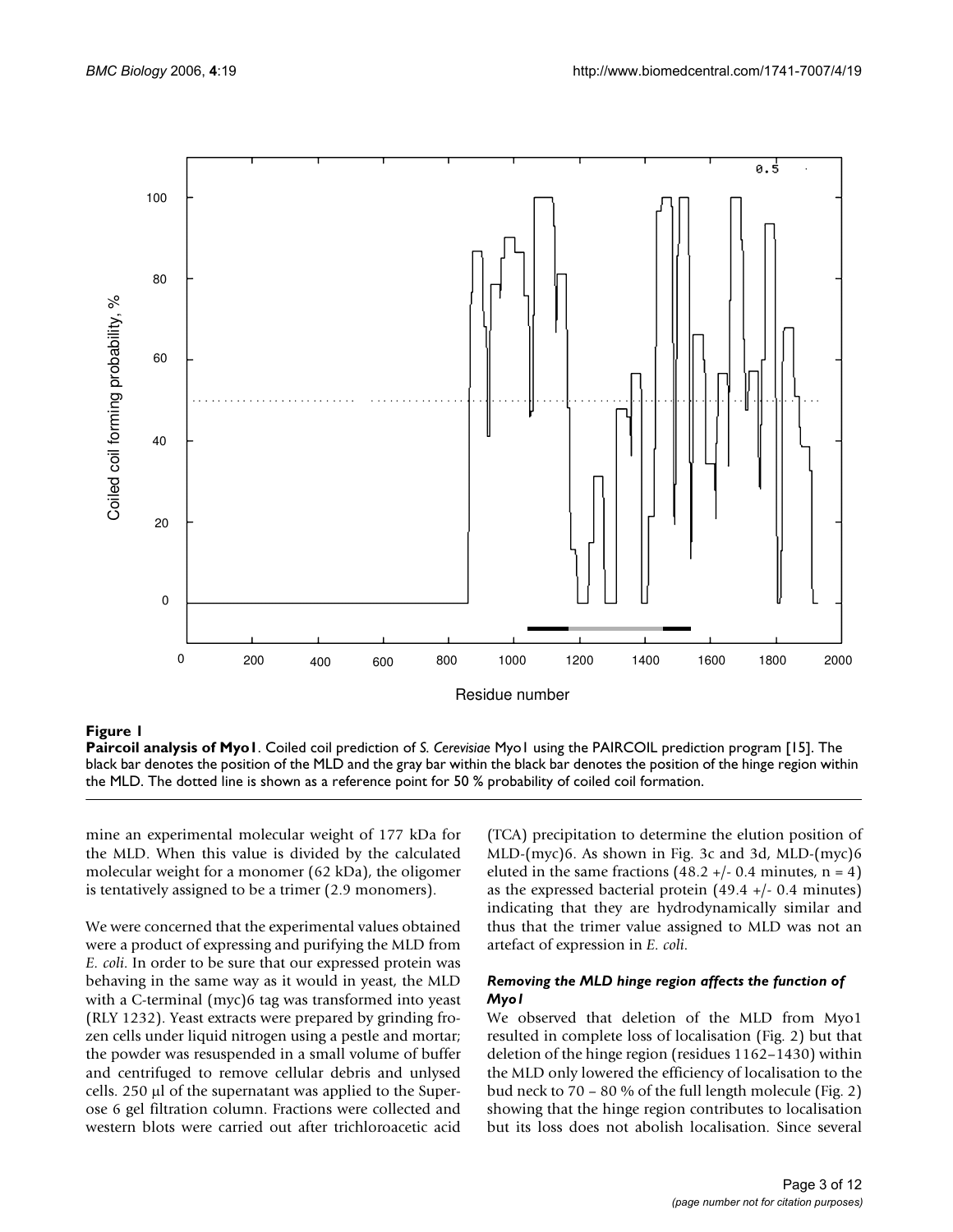

**Localisation of Myo1-GFP and deletion mutants in wild type and myo1 null yeast strains**. Budding yeast strains (*MYO1* and *myo1*Δ*)* were transformed with Myo1 constructs tagged with GFP as shown here schematically. Fluorescence microscopy was used to quantify the number of fluorescent bud necks as a percentage of the total number of bud neck and these numbers are given on the right. Fluorescence microscopy images of budding yeast cells labeled with Myo1-GFP and MLD-GFP are shown below the localisation percentages. Scale bar denotes 5 μm.

other class II myosins contain kinks (where the coiled coil heptad repeat is interrupted) in their tail that are important for function, we wanted to examine the effect of removing the hinge region from Myo1 on CR contraction. A plasmid encoding Myo1Δhinge [Myo1(1–1161:1431–

1928)-GFP-(myc)6] under the control of the *MYO1* promoter was transformed into the heterozygous diploid *myo1*∆ strain (RLY621), and haploid strains straining expressing Myo1Δhinge as the sole Myo1 were obtained by sporulation and tetrad dissection.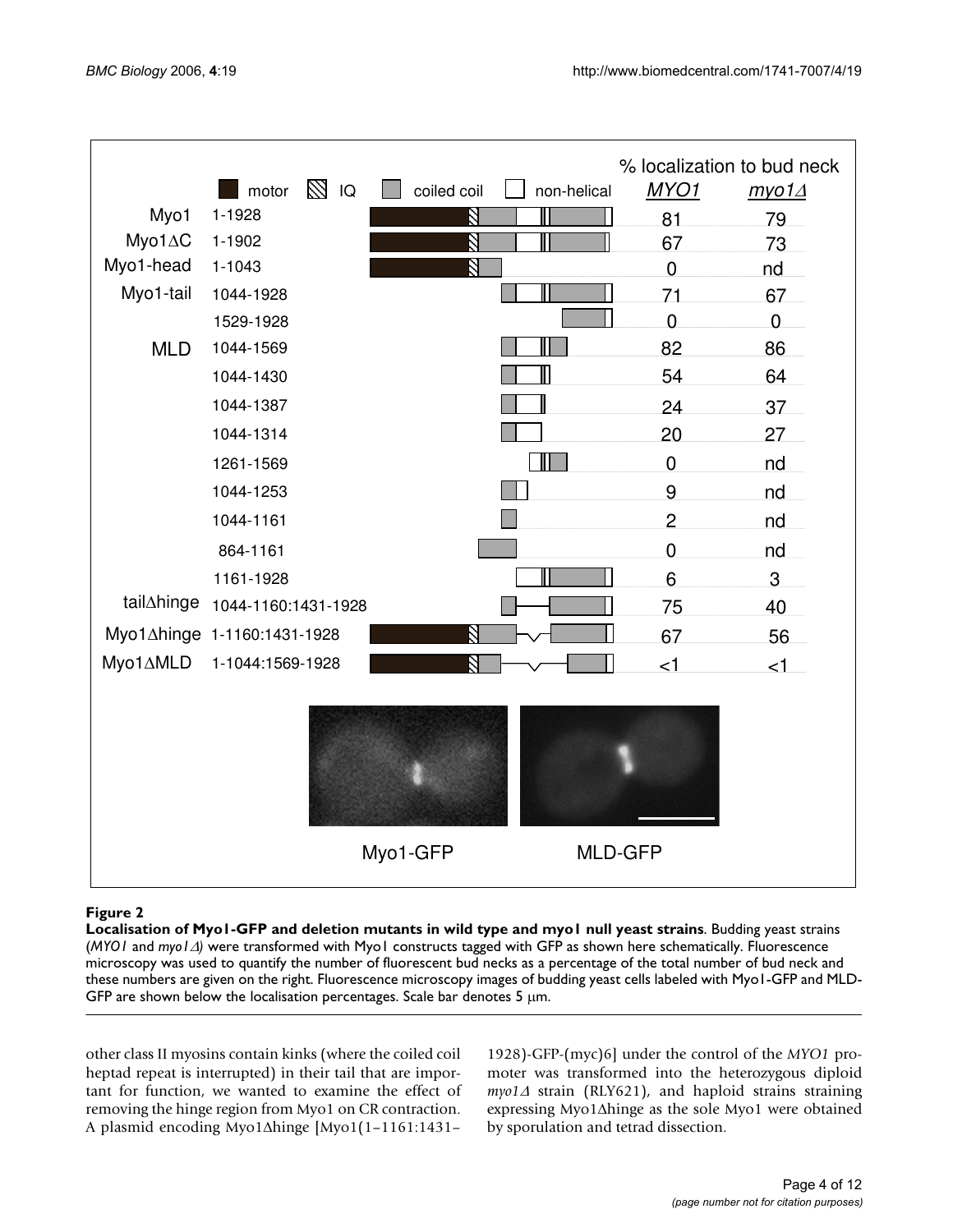

**Hydrodynamic analysis of Myo1 MLD A.** Superose 6 gel filtration calibration curve with positions of protein standards of known Stokes radii shown. The dotted lines show the position of the Myo1 MLD with a measured Stokes radius of 8.4 nm. **B.**  Sucrose density gradient calibration curve with the positions of protein standards of known sedimentation coefficients shown. The dotted lines show the position of Myo1 MLD with a measured sedimentation coefficient of 5.2 S. **C.** Coomassie Blue stained SDS-PAGE gel showing Superose 6 FPLC fractions of bacterially expressed MLD (after GST tag removal). Fractions were TCA precipitated before loading on the gel. Numbers to the left of the gel show molecular weight of markers (M). **D.**  Western blot of Superose 6 FPLC fractions of MLD-(myc)6 yeast extract using anti-myc antibodies. Fractions were TCA precipitated before loading on the gel. Horizontal black marks and numbers to the left of the marks show molecular weight of markers (M).

We monitored contraction of the CR in wild-type and Myo1Δhinge strains. Cells were grown at the room temperature and arrested for 3 hrs with nocodazole. The cells were then released from arrest and contraction was monitored using time-lapse confocal microscopy with images taken every 30 s. Fig. 4 shows montages (A) and kymographs (B) of the wild-type and Myo1Δhinge ring as it goes through cytokinesis. Interestingly, Myo1Δhinge rings were unable to undergo contraction: the rings remained

steadily at the bud neck until late in the cell cycle before gradually disappearing without reduction in diameter (n = 15). This was in contrast to the CR in wild-type cells, which contracted to a point before disappearing  $(n = 15)$ .

#### *Fluorescence recovery after photobleaching (FRAP) studies of wild-type and mutant Myo1-GFP rings*

Fluorescence recovery after photobleaching (FRAP) enables one to examine the dynamics of a fluorescently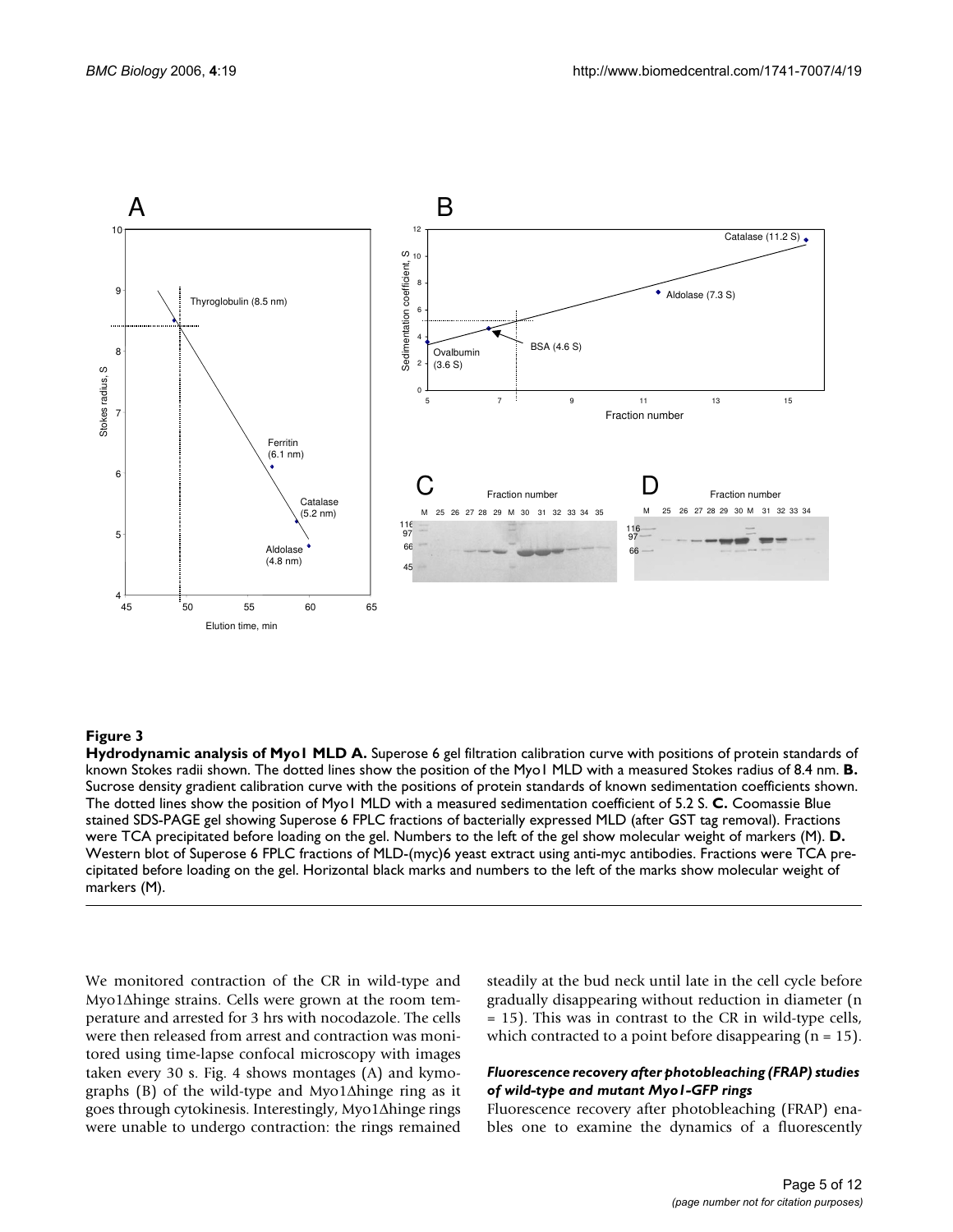

**Time-lapse imaging of the wild-type and** Δ**hinge Myo1 ring contraction**. Typical examples of Myo1-GFP- (myc)6 (RLY1331) and Myo1Δhinge-GFP-(myc)6 (RLY2139) CR contraction as shown as a montage with images one minute apart **(A)** and as kymographs **(B)**. Each horizontal line of the kymograph represents a time point of the image series with images taken at 30 s intervals, derived from a line drawn across the GFP signal at the bud neck (shown in the schematic below B). These lines are then stacked next to each other in chronological order to generate the kymograph. In A, scale bars denote  $5 \mu m$ .

labelled molecular structure: fast recovery of the fluorescent signal indicates that there is a free pool of molecules that interchange rapidly with the molecules in the bleached area. We used FRAP to compare the *in vivo* dynamics of GFP-tagged full length Myo1, MLD and Myo1Δhinge [strains RLY1044, RLY1046 and RLY2139 (Table 2)]. Images were collected at 5 or 10 s intervals and analysed for fluorescence recovery. Table 1 shows the average percentage recovery and half time values. Myo1Δhinge appeared to be the most dynamic, recovering the greatest proportion of the bleached fluorescence and having the smallest recovery half time. This suggests that the contraction defect of the Myo1Δhinge could be due to a structural abnormality causing the mutant Myo1Δhinge molecules to be less well anchored within the CR. The MLD on the other hand appears to have a dynamic behaviour in between that of the full length molecule and Myo1Δhinge (Table 1) suggesting that the MLD is sufficient for stable association with the CR, but that other regions of Myo1 further stabilise the association.

# **Discussion**

In the experiments described above, we have characterized the minimum domain required for targeting myosin-II to the site of cell division in budding yeast. We show that this domain can oligomerise and form what appears to be trimers in solution and exhibits dynamics intermediate to those of the full length Myo1 molecule and Myo1 missing the region of low coiled coil forming probability (Myo1Δhinge).

How feasible is it that Myo1 might form a trimer? Coiled coils are a ubiquitous protein motif with the ability to form many different kinds of structures depending on the knobs-into-holes packing of the residues in the coiled coil and how this is disrupted by the distribution of breaks and stutters within the heptad repeat sequence [16]. The formation of triple stranded coiled coils is not unusual [16]; for example the influenza hemagglutinin protein [17] and the bacteriophage T4 whisker proteins [18] form parallel triple stranded coiled coils while the BAR domain of proteins such as amphiphysin consists of an antiparallel triple stranded coiled coil that dimerises [19]. Additionally trimers may be observed experimentally even when they have a dimeric coiled coil prediction [20,21]. Kammerer et al [21] provide evidence for a 5 residue trimerisation motif (R- [ILVM]-X-X- [ILV]-E) in short coiled coils. Interestingly two such motifs are present in the Myo1 tail (RVKSLE and RLSAVE at residues 1377–1382 and 1575–1580 respectively), one at the C-terminal end of the hinge region and one just beyond the C-terminal end of the MLD. Furthermore, many of the **a** and **d** residues of the heptad repeat in the Myo1 tail as predicted by either COILS [22,23] or PAIRCOIL [15] are asparginine, threonine and serine residues which can be prevalent in trimeric coiled coil structures [21].

In order to confirm the trimeric nature of the MLD, electron microscopy and analytical ultra centrifugation experiments were performed. Preliminary electron microscopy (EM) negative stain studies (in collaboration with D. Hanein and L. Hazelwood – results not shown) of purified MLD show a variety of oligomers which vary in length. Analytical ultra centrifugation experiments showed only protein aggregation indicating an inherent stickiness in the protein. Interestingly the elution peaks in gel filtration and sucrose density gradient were well defined and narrow (Figure 3b and 3c) indicating a single species of oligomer and also suggesting that the conditions necessary for EM or analytical centrifugation lead to protein instability. We speculate that the coiled coil domains present in the MLD are not long enough to cause stable association but that the MLD may be a minimal oligomerisation unit and possibly also a filament nucleation unit. That the MLD represents a normal assembly competent form is supported by the FRAP data which shows that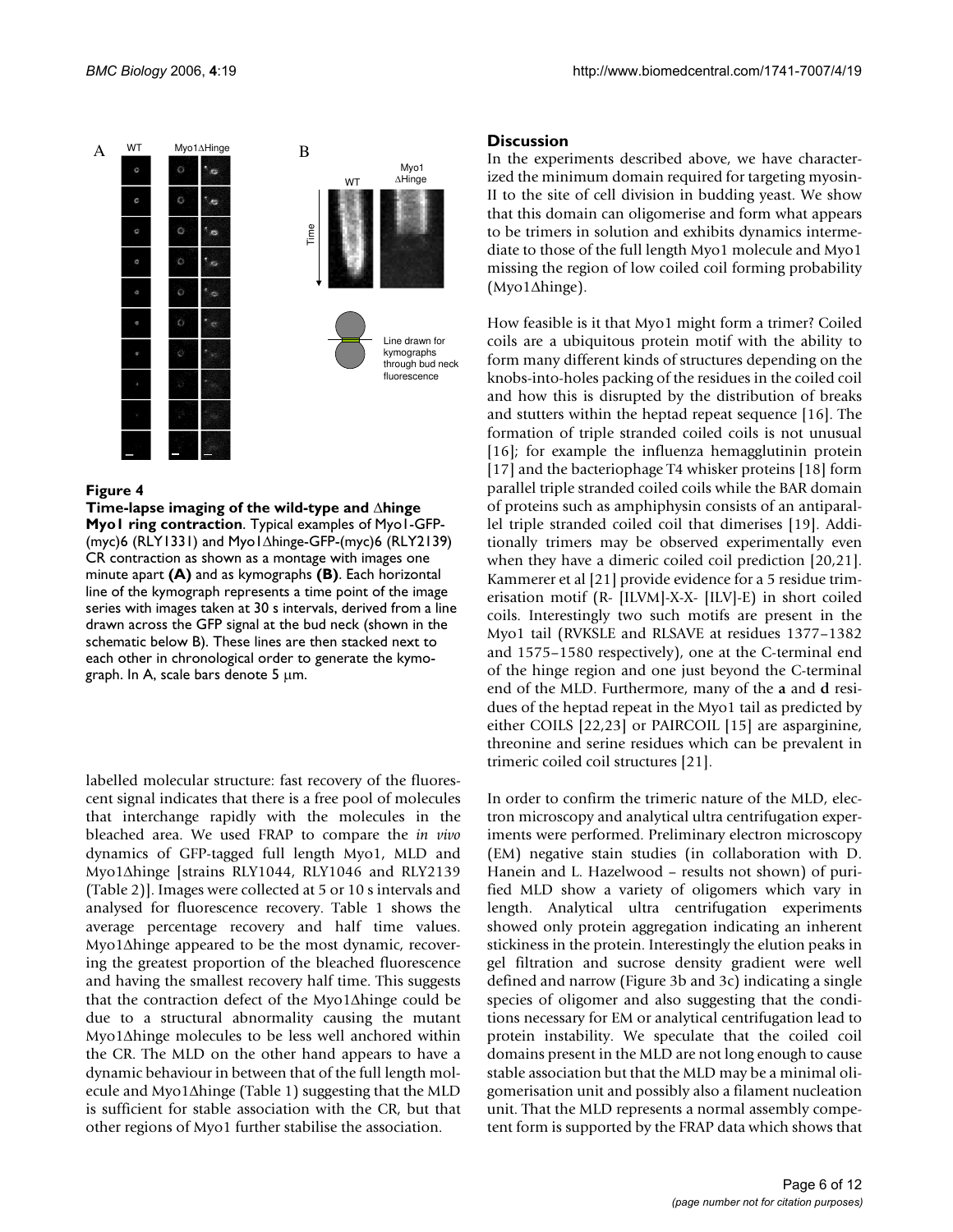| Strain         | Construct in Amyo I background | Percentage recovery (SD) | Half time (SD), s | Number of cells |
|----------------|--------------------------------|--------------------------|-------------------|-----------------|
| <b>RLY1044</b> | Myol-GFP-6myc                  | 27(11)                   | 79 (44)           | ۱4              |
| <b>RLY1046</b> | MLD-GFP-6myc                   | 40 (14)                  | 50 (38)           |                 |
| <b>RLY2139</b> | Myo l∆hinge-GFP-6myc           | 50 (18)                  | 28(18)            | 12              |

#### **Table 1: FRAP total fluorescence recovery and half times**

the structure formed by the MLD was dynamically similar to that formed by full length Myo1 (Table 1). However further understanding of the nature and minumum oligomerisation unit (dimer or trimer) requires detailed structural and biochemical analysis of the native Myo1. If the trimeric nature suggested by our experiments of the MLD are indeed a property of the full length molecule, this would suggest a novel mode of contraction for the budding yeast CR as a Myo1 trimer would have 3 motor domains as compared with the two motor domains present in a more conventional dimeric structure.

As well as containing a region in the tail necessary for filament formation, all non-muscle myosins also contain tail sequences that disrupt the coiled coil formation and cause the tail to kink or bend sharply [7]. In higher eukaryotes bending at these sites is regulated by light chain phosphorylation, whereas in *D. discoideum* bending is regulated by heavy chain phosphorylation. Phosphorylation causes the tail to bend into a folded conformation that prevents filament formation [7]. We have shown that the region of low coiled coil forming probability in Myo1, termed the hinge, is important for CR contraction. The FRAP data also show that fluorescence recovery of Myo1Δhinge is faster than that of the wild-type molecule. It is interesting that the MLD, which possesses the hinge region, has a slower exchange half time than Myo1Δhinge, suggesting that the hinge has a role in anchoring Myo1 in the CR. Taken together these data suggest that removal of the hinge prevents proper CR assembly, resulting in reduced structural stability. The inability of the hingeless CR to contract could either be due to a lack of force generation or due to rapid disassembly when under force. Interestingly, Lord et al [24] have recently shown that the motor domain of Myo1 is not necessary for contraction to occur at the bud neck during cytokinesis in budding yeast, though the rate of contraction is slower than wild type. This suggests that there is an additional force generating element in the budding yeast CR and that the Myo1 tail may serve to guide this force. The hinge region may play a direct role in linking the two force generating elements. The additional force generating element acting alone in the absence of Myo1 or in the presence of a defective Myo1 could come from Chs2, the enzyme that synthesizes and deposits chitin during cytokinesis and this synthetic energy could be used to drive membrane closure [1,25,26]. Normally this force would be coupled with the force generated by Myo1 and we speculate that the tail of Myo1 may interact directly with Chs2. Future studies will examine the localisation of other bud neck components in the presence of the MLD or the hingeless Myo1 to see if their localisation is perturbed. This will further our understanding of the cytokinetic defects caused by the loss of hinge in Myo1 and of how it interacts with other bud neck components.

Finally, how does the MLD compare with the localisation determinants of other class II myosins? In fission yeast Myo2, the region required for localization is different: it was shown that a small C-terminal domain is necessary and sufficient for localisation to the contractile ring [8,13]. Phosphorylation plays a regulatory role in Myo2 localisation, though there is disagreement over the exact residues involved. There is also evidence that the very Cterminus of budding yeast Myo1 is phosphorylated [27], but the precise residues and function of this phosphorylation are not known. Our results showing localisation in a Myo1 construct lacking the C-terminus (Myo1 1–1908, Fig. 2) suggest that this phosphorylation would not be required for Myo1 localisation.

It remains open whether myosin-II recruitment is mediated by a specific interaction, with certain components of the cell division site, or by an interaction that requires certain structural features of the myosin-II complex assembly. Regardless, the MLD can be used as bait for the identification of the binding partners responsible for the recruitment of myosin-II to the bud neck. However, given the potential requirement for structural determinants and the fact that direct recruiting factors for myosin-II have yet to be found, we speculate that recruitment of myosin-II may be mediated by multiple low affinity interactions that rely on structural assembly of the CR and may not be detectable by conventional solution-based assays for protein interactions.

#### **Conclusion**

Our results show that a small defined region in tail of budding yeast myosin II, the MLD, is necessary and sufficient for localisation. We show that when expressed in bacteria or in yeast, this domain behaves like a trimer rather than like the more traditional class II myosin dimer, raising the possibility that if the trimeric nature holds for the full length Myo1, the structure of the CR in budding yeast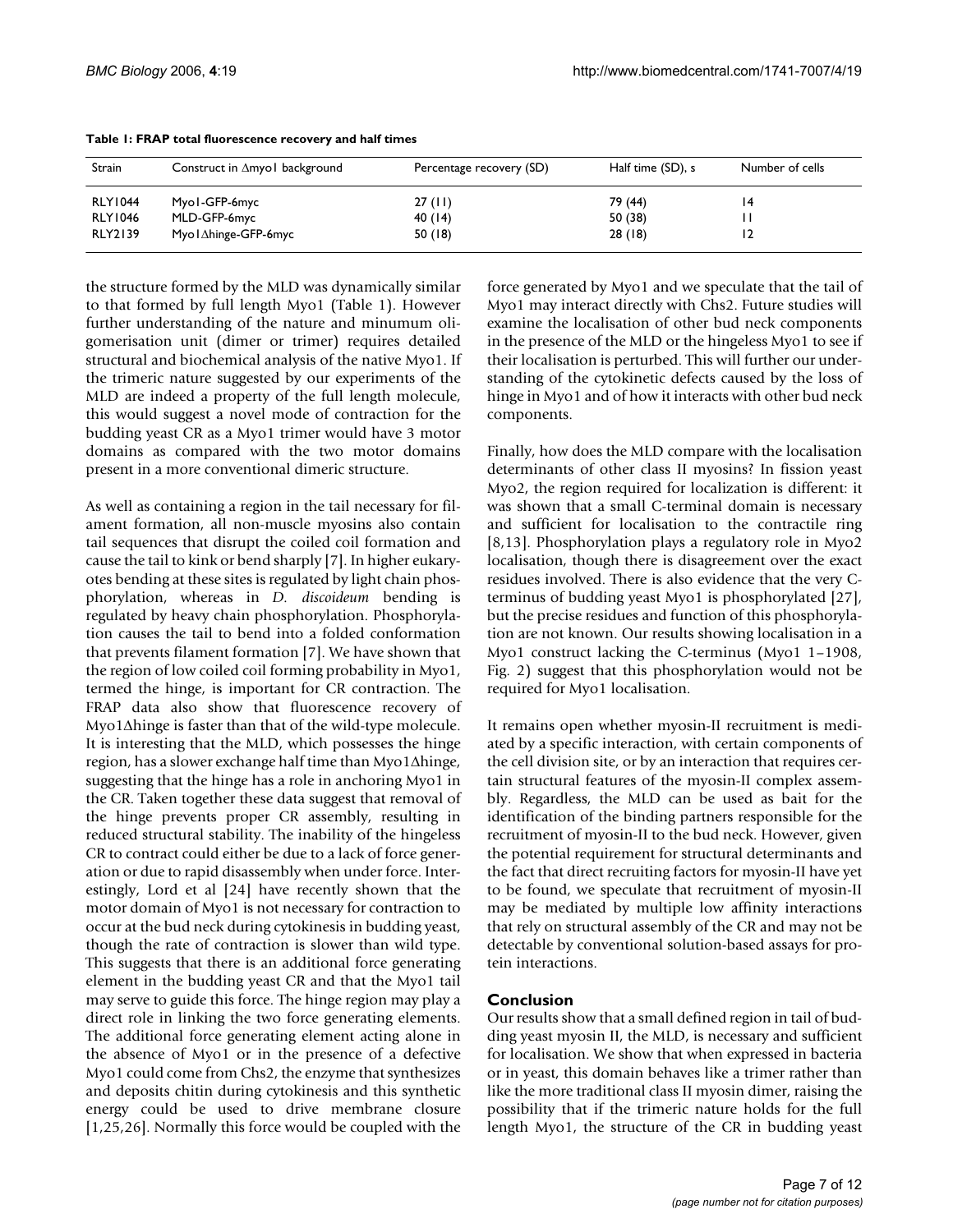#### **Table 2: Strains**

| Name           | Genotype                                                                                                                                                                                  | Background Source |           |
|----------------|-------------------------------------------------------------------------------------------------------------------------------------------------------------------------------------------|-------------------|-----------|
| RLY261         | MATa ura3-1 his3-11,15 leu2-3,112 trp1 ade2-1 bar1 $\Delta$                                                                                                                               | W303a             | Elion Lab |
| <b>RLY621</b>  | $MATa/\alpha$ ura3/ura3 his3/his3 leu2/leu2 trp1/trp1 myo1 $\triangle$ :TRP1/MYO1                                                                                                         | S288c             | Li Lab    |
| <b>RLY622</b>  | $MAT\alpha$ ura3 his3 leu2 trp   myo   $\triangle$ ::TRP                                                                                                                                  | S288c             | Li Lab    |
| RLY751         | MATa ura3-1 his3-11,15 leu2-3,112 trp1-1 ade2-1 bar1 $\triangle$ pMYO1(1044-1928)-GFP:LEU2 (pNT13)                                                                                        | W303a             | This work |
| <b>RLY1034</b> | MATa ura3-1 his3-11,15 leu2-3,112 trp1-1 ade2-1 bar1 $\triangle$ pMYO1(1044-1569)-GFP-6myc:LEU2 (pNT49)                                                                                   | W303a             | This work |
| <b>RLY1035</b> | MATa ura3-1 his3-11,15 leu2-3,112 trp1-1 ade2-1 bar1∆ pMYO1-GFP-6myc:LEU2 (pNT50)                                                                                                         | W303a             | This work |
| <b>RLY1040</b> | MATa/ $\alpha$ ura3-I/ura3-I his3-I I, I5/his3-I I, I5 leu2-3, I I2/leu2-3, I I2 trp I-I/trp I-I ade2-I/ade2-I bar I $\Delta$ /barl $\Delta$<br>myo l ∆::TRP/MYO l                        | W303a             | This work |
| <b>RLY1044</b> | $MAT\alpha$ ura3 his3 leu2 trp   myo   $\triangle$ ::TRP   pMYO   -GFP-6myc:LEU2 (pNT50)                                                                                                  | S288c             | This work |
| <b>RLY1046</b> | $MAT\alpha$ ura3 his3 leu2 trp   myo   $\triangle$ ::TRP1 pMYO   (1044-1569)-GFP-6myc:LEU2 (pNT49)                                                                                        | S288c             | This work |
| <b>RLY1051</b> | MATa ura3-1 his3-1 l,15 leu2-3,112 trp1-1 ade2-1 bar1 $\triangle$ pMYO1(1-1043)-GFP-6myc:LEU2 (pNT51)                                                                                     | W303a             | This work |
| <b>RLY1073</b> | MATa ura3-1 his3-11,15 leu2-3,112 trp1-1 ade2-1 bar1 $\triangle$ pMYO1(1044-1253)-GFP-6myc:LEU2 (pNT62)                                                                                   | W303a             | This work |
| <b>RLY1074</b> | MATa ura3-1 his3-11,15 leu2-3,112 trp1-1 ade2-1 bar1 $\triangle$ pMYO1(1261-1569)-GFP-6myc:LEU2 (pNT63)                                                                                   | W303a             | This work |
| <b>RLY1096</b> | MATa/ $\alpha$ ura3-1/ura3-1 his3-11,15/his3-11,15 leu2-3,112/leu2-3,112 trp1-1/trp1-1 ade2-1/ade2-1 bar1 $\Delta$ /bar1 $\Delta$<br>myol 4::TRP/MYOI pMYOI(I-1902)-GFP-6myc:LEU2 (pNT66) | W303a             | This work |
| RLY1101        | MATa ura3-1 his3-11,15 leu2-3,112 trp1-1 ade2-1 bar1∆ pMYO1(1-1902)-GFP-6myc:LEU2 (pNT66)                                                                                                 | W303a             | This work |
| <b>RLY1103</b> | MATa ura3-1 his3-11,15 leu2-3,112 trp1-1 ade2-1 bar1∆ myo1∆::TRP pMYO1(1-1902)-GFP-6myc:LEU2<br>(bNT66)                                                                                   | W303a             | This work |
| <b>RLY1119</b> | MATa ura3-1 his3-11,15 leu2-3,112 trp1-1 ade2-1 bar1 $\Delta$ pMYO1(1044-1161)-GFP-6myc:LEU2 (pNT71)                                                                                      | W303a             | This work |
| <b>RLY1212</b> | $MAT\alpha$ ura3 his3 leu2 trp   myo   $\triangle$ ::TRP1 pMYO   (1044-1928)-GFP-6myc:LEU2 (pNT76)                                                                                        | S288c             | This work |
| <b>RLY1288</b> | MATa ura3-1 his3-11,15 leu2-3,112 trp1-1 ade2-1 bar1 $\triangle$ pMYO1(1161-1928)-GFP-6myc:LEU2 (pNT94)                                                                                   | W303a             | This work |
| <b>RLY1295</b> | MATa ura3-1 his3-11,15 leu2-3,112 trp1-1 ade2-1 bar1∆ pMYO1(864-1161)-GFP-6myc:LEU2 (pNT96)                                                                                               | W303a             | This work |
| <b>RLY1295</b> | MATa ura3-1 his3-11,15 leu2-3,112 trp1-1 ade2-1 bar1 $\Delta$ pMYO1(864-1161)-GFP-6myc:LEU2 (pNT96)                                                                                       | W303a             | This work |
| <b>RLY1297</b> | MATa ura3-1 his3-11,15 leu2-3,112 trp1-1 ade2-1 bar1 $\triangle$ pMYO1(1529-1928)-GFP:LEU2 (pNT40)                                                                                        | W303a             | This work |
| <b>RLY1298</b> | $MAT\alpha$ ura3 his3 leu2 trp1 myo1 $\triangle$ ::TRP1 pMYO1(1529-1928)-GFP:LEU2 (pNT40)                                                                                                 | S288c             | This work |
| <b>RLY1307</b> | MATa ura3-1 his3-11,15 leu2-3,112 trp1-1 ade2-1 bar1 $\triangle$ pMYO1(1044-1430)-GFP-6myc:LEU2 (pNT110)                                                                                  | W303a             | This work |
| <b>RLY1308</b> | MATa ura3-1 his3-11,15 leu2-3,112 trp1-1 ade2-1 bar1 $\Delta$ pMYO1(1044-1387)-GFP-6myc:LEU2 (pNT111)                                                                                     | W303a             | This work |
| <b>RLY1309</b> | MATa ura3-1 his3-11,15 leu2-3,112 trp1-1 ade2-1 bar1∆ pMYO1(1044-1314)-GFP-6myc:LEU2 (pNT112)                                                                                             | W303a             | This work |
| <b>RLY1310</b> | $MAT\alpha$ ura3 his3 leu2 trp   myo   $\triangle$ ::TRP   pMYO   (1044-1430)-GFP-6myc:LEU2 (pNT110)                                                                                      | S288c             | This work |
| RLY1311        | $MAT\alpha$ ura3 his3 leu2 trp1 myo1 $\triangle$ ::TRP1 pMYO1(1044-1387)-GFP-6myc:LEU2 (pNT111)                                                                                           | S288c             | This work |
| <b>RLY1312</b> | $MAT\alpha$ ura3 his3 leu2 trp   myo   $\triangle$ ::TRP   pMYO   (1044-1314)-GFP-6myc:LEU2 (pNT   12                                                                                     | S288c             | This work |
| <b>RLY1330</b> | $MATa/\alpha$ ura3-1/ura3-1 his3-11,15/his3-11,15 leu2-3,112/leu2-3,112 trp1-1/trp1-1 ade2-1/ade2-1 bar1 $\Delta$<br>myol A::KAN/MYOI pMYOI-GFP-6myc:LEU2 (pNTII3)                        | W303a             | This work |
| <b>RLY1331</b> | MA/α ura3-1 his3-11 leu2-3, 112 trp1-1 ade2-1 bar1Δ myo1Δ::KAN pMYO1-GFP-6myc:LEU2 (pNT113)                                                                                               | W303a             | This work |
| <b>RLY1577</b> | MATa ura3-1 his3-1 l, 15 leu2-3, 1 l 2 trp l - 1 ade2-1 bar l △ pMYO l (1044-1160:1431-1928)-GFP-6myc:LEU2<br>(pNTI2I)                                                                    | W303a             | This work |
| <b>RLY1578</b> | $MAT\alpha$ ura3 his3 leu2 trp1 myol $\triangle$ :TRP1 pMYO1(1044-1160:1431-1928)-GFP-6myc:LEU2 (pNT121)                                                                                  | S288c             | This work |
| <b>RLY1591</b> | $MAT\alpha$ ura3 his3 leu2 trp   myo   $\triangle$ ::TRP1 pMYO   (1161-1928)-GFP-6myc:LEU2 (pNT94)                                                                                        | S288c             | This work |
| <b>RLY1598</b> | MATa ura3-1 his3-11,15 leu2-3,112 trp1-1 ade2-1 bar1∆ myo1∆::TRP pMYO1-GFP-6myc:URA3 (pNT113)                                                                                             | W303a             | This work |
| <b>RLY1653</b> | MATa ura3-1 his3-11,15 leu2-3,112 trp1-1 ade2-1 bar1 $\Delta$ myo1 $\Delta$ ::TRP pMYO1-GFP-6myc:URA3 (pNT113)<br>p:LEU2 (pRL304)                                                         | W303a             | This work |
| <b>RLY1655</b> | MATa ura3-1 his3-11,15 leu2-3,112 trp1-1 ade2-1 bar1A myo1A::TRP pMYO1-GFP-6myc:URA3 (pNT113) g<br>pMYO I-GFP-6myc:LEU2 (pNT50)                                                           | W303a             | This work |
| <b>RLY1657</b> | MATa ura3-1 his3-11,15 leu2-3,112 trp1-1 ade2-1 bar1 $\triangle$ myo1 $\triangle$ :KAN pMYO1-GFP-6myc:URA3 (pNT113)<br>pMYO I (1-1045:1570-1928)-GFP-6myc:LEU2 (pNT120)                   | W303a             | This work |
| <b>RLY1659</b> | MATa ura3-1 his3-11,15 leu2-3,112 trp1-1 ade2-1 bar1A pMYO1(1-1045:1570-1928)-GFP-6myc:LEU2<br>(pNTI20)                                                                                   | W303a             | This work |
| <b>RLY1660</b> | $MAT\alpha$ ura3 his3 leu2 trp   myo   $\triangle$ ::TRP   g pMYO   (1-1045:1570-1928)-GFP-6myc:LEU2 (pNT120)                                                                             | S288c             | This work |
| <b>RLY2127</b> | $MAT\alpha$ ura3 his3 leu2 trp   myo   $\triangle$ ::TRP, pMYO   (1-1160:1431-1928)-GFP-6myc:LEU (pIL11)                                                                                  | S288c             | This work |
| <b>RLY2128</b> | MATa ura3-1 his3-1 l, 15 leu2-3, 1 l 2 trp l - 1 ade2-1 bar l △ pMYO l (1-1 160:143 l-1928-GFP-6myc):LEU (plL11)                                                                          | W303a             | This work |
| <b>RLY2132</b> | $MAT\alpha$ ura3 his3 leu2 trp   MLD-6myc:LEU (pIL13)                                                                                                                                     | S288c             | This work |
| RLY2139        | MATa ura3 his3 leu2 trp I myo I A::TRP1 pMYO I (I-I 160:1431-1928) -GFP-6myc:LEU (pIL11)                                                                                                  | S288c             | This work |

might be different than were it composed in part of a dimeric myosin II. The similarity between the dynamics of the MLD and full length budding yeast myosin II *in vivo* as explored through our FRAP studies lends confidence that the MLD assembly *in vivo* is structurally similar to that of full length Myo1. We also show that the MLD encompasses a region of low coiled coil forming probability (the hinge) which, when removed, does not abolish myosin II localisation to the bud neck, the site of cell division, but does prevent proper contraction of the CR during cytoki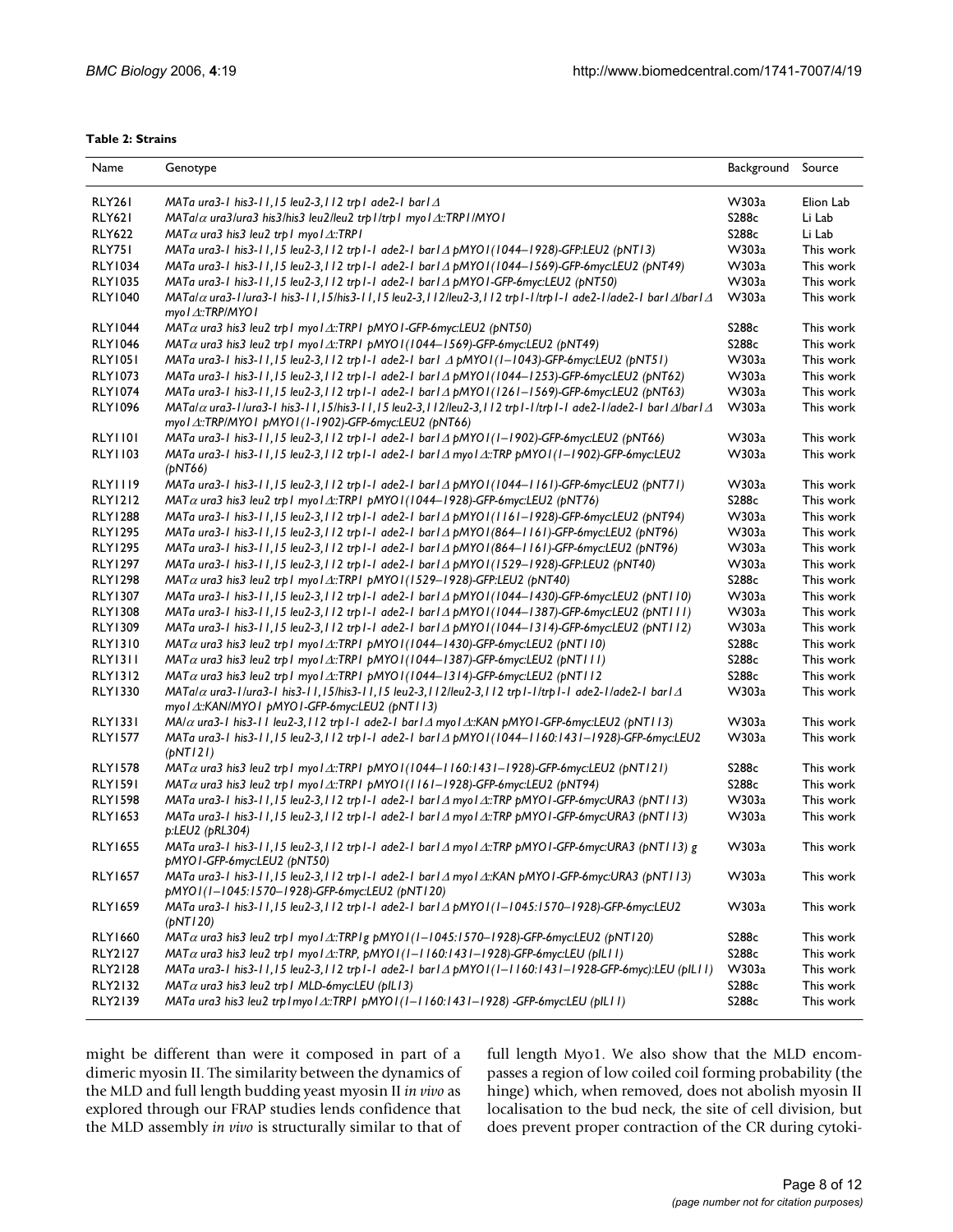nesis. We propose that this hinge region may interact directly with other components of the CR and that its loss leads to a more dynamic, less anchored molecule as shown by the faster fluorescent turnover seen in our FRAP studies in comparison with the MLD and full length protein.

# **Methods**

# *Media and genetic manipulations*

Yeast cell culture and genetic techniques were carried out by methods described in [28]. Yeast extract, peptone, dextrose (YPD) contained 2% glucose, 1% yeast extract and 2% Bactopeptone (Difco Laboratories, Detroit, MI). Synthetic complete (SC) media was prepared by the method described [29].

# *Plasmid construction*

The plasmid expressing Myo1-GFP-(myc)6 (pNT50) was generated by excising *MYO1* from a previously-described plasmid encoding Myo1-GFP (pLP8 [30]) with *Pst*I and *Bam*HI, and ligating it into *Pst*I-*Bam*HI-digested pRL304, a pRS315-based vector for C-terminal tagging with a GFP- (myc)6 fusion. To generate Myo1-GFP-(myc)6 in a pRS316 (URA3)-based vector, the 7 kb fragment from *Sal*I-*Not*I digested pNT50 was ligated to *Sal*I-*Not*I digested pRS316, creating pNT113. To generate the plasmid that expresses the C-terminal 884 amino acids of Myo1p under the control of the *MYO1* promoter with a C-terminal GFP tag (pNT13), the sequence encoding the promoter region and the first 1043 amino acids was excised from pLP8, using *Pst*I and *Bgl*II, and replaced with just the promoter region (generated by PCR and digested with *Pst*I and *Bgl*II). The GFP tag of pNT13 was replaced with a GFP- (myc)6 fusion by ligating the 1 kb fragment generated by *Bam*HI-*Not*I digest of pNT50 to *Bam*HI-*Not*I digested pNT13, creating pNT76. To create the plasmid expressing Myo1(1044–1569), pNT13 was double digested with *Bgl*II and *Hae*III yielding a 1.6 kb fragment encoding Myo1(1044–1569). pNT13 was digested with *Bam*HI, blunted and digested with *Bgl*II, to yield a 7 kb fragment encoding the vector backbone, *MYO1* promoter, and GFP. Ligation of both fragments produced an in-frame fusion of Myo1(1044–1569) and GFP (pNT43), which was then excised using *Pst*I and *Bam*HI, and ligated into *Pst*I-*Bam*HI-digested pRL304 to create Myo1(1044–1569)- GFP-(myc)6 (pNT49). The sequence encoding Myo1(1529–1928) was generated by PCR from yeast genomic DNA and digested with *Bgl*II and *Bam*HI (restriction sites contained within the forward and reverse primers, respectively), and ligated to the 6.9 kb fragment produced by *Bgl*II-*Bam*HI double digest of pNT13, to generate Myo1(1529–1928)-GFP (pNT40). To create the plasmid expressing Myo1(1–1043), pNT50 was doubledigested with *Bgl*II and *Bam*HI, blunted and self-ligated yielding an in-frame fusion of Myo1(1–1043) and GFP-

(myc)6 (pNT51). The sequence encoding Myo1(1044– 1253) was generated by digesting pNT43 with *Xba*I, blunting, and digesting with *Pst*I, yielding a 0.9 kb fragment. This fragment was ligated to pNT49 that had been digested with *Bam*HI, blunted, and digested with *Pst*I, to create Myo1(1044–1253)-GFP-(myc)6 (pNT62). pNT43 was digested with *Xba*I, blunted and digested with *Bam*HI to produce a 0.9 kb fragment encoding Myo1(1261– 1569). This was ligated to pNT49 that had been digested with *Bgl*II, blunted, and digested with *Bam*HI, to create Myo1(1261–1569)-GFP-(myc)6 (pNT63). A construct expressing Myo1 lacking the C-terminal 26 amino acids was generated by utilizing an existing *Eco*RI site, as described previously [27]. Briefly, *MYO1*, cloned *Pst*I-*Bam*HI in the Bluescript vector (pLP9), was digested with *Eco*RI to yield a 6 kb fragment encoding Myo1(1–1902). This fragment was ligated to *Eco*RI-digested pRL164, a pRS313-based vector for C-terminal GFP tagging, to generate pRL221. This plasmid was double-digested with *Bgl*II and *Bam*HI to generate a fragment encoding Myo1(1044–1902), and this was ligated to *Bgl*II-*Bam*HI digested pNT50 to create Myo1(1–1902)-GFP-(myc)6 (pNT66). The sequence encoding Myo1(1044–1161) was generated by PCR from yeast genomic DNA and digested with *Bgl*II and *Bam*HI (restriction sites contained within the forward and reverse primers, respectively) and ligated to the 6.9 kb fragment produced by *Bgl*II-*Bam*HI double digest of pNT13 to generate Myo1(1044–1163)-GFP (pNT69). The GFP tag of pNT69 was replaced with a GFP- (myc)6 fusion by ligating the 1 kb fragment generated by *Bam*HI-*Not*I digest of pRL304 to *Bam*HI-*Not*I digested pNT69, creating pNT71. The sequences encoding Myo1(1160–1928), Myo1(1044–1430), Myo1(1044– 1387) and Myo1(1044–1314) were generated by PCR from yeast genomic DNA, digested with *Bgl*II and *Bam*HI (restriction sites contained within the forward and reverse primers, respectively) and ligated to the 7.3 kb fragment produced by *Bgl*II-*Bam*HI double digest of pNT76, to generate pNT94, pNT110, pNT111 and pNT112, respectively. Similarly, the sequence encoding Myo1(864–1161) was generated by PCR from yeast genomic DNA, digested with *Bam*HI (restriction site contained within the forward and reverse primers) and ligated to the 7.3 kb fragment produced by *Bgl*II-*Bam*HI double digest of pNT76, to generate Myo1(864–1161)-GFP-(myc)6 (pNT96). To create a deletion of the non-helical sequences within Myo1-tail, pNT121 was constructed. Briefly, the sequence encoding Myo1(1431–1928) was generated by PCR from yeast genomic DNA, digested with *Bam*HI (restriction site contained within the forward and reverse primers) and ligated to *Bam*HI digested pNT71, to generate Myo1(1044–1160:1431–1928)-GFP-(myc)6. Similarly, the sequence encoding Myo1(1570–1928) was generated by PCR from yeast genomic DNA, digested with *Bgl*II and *Bam*HI (restriction sites contained within the forward and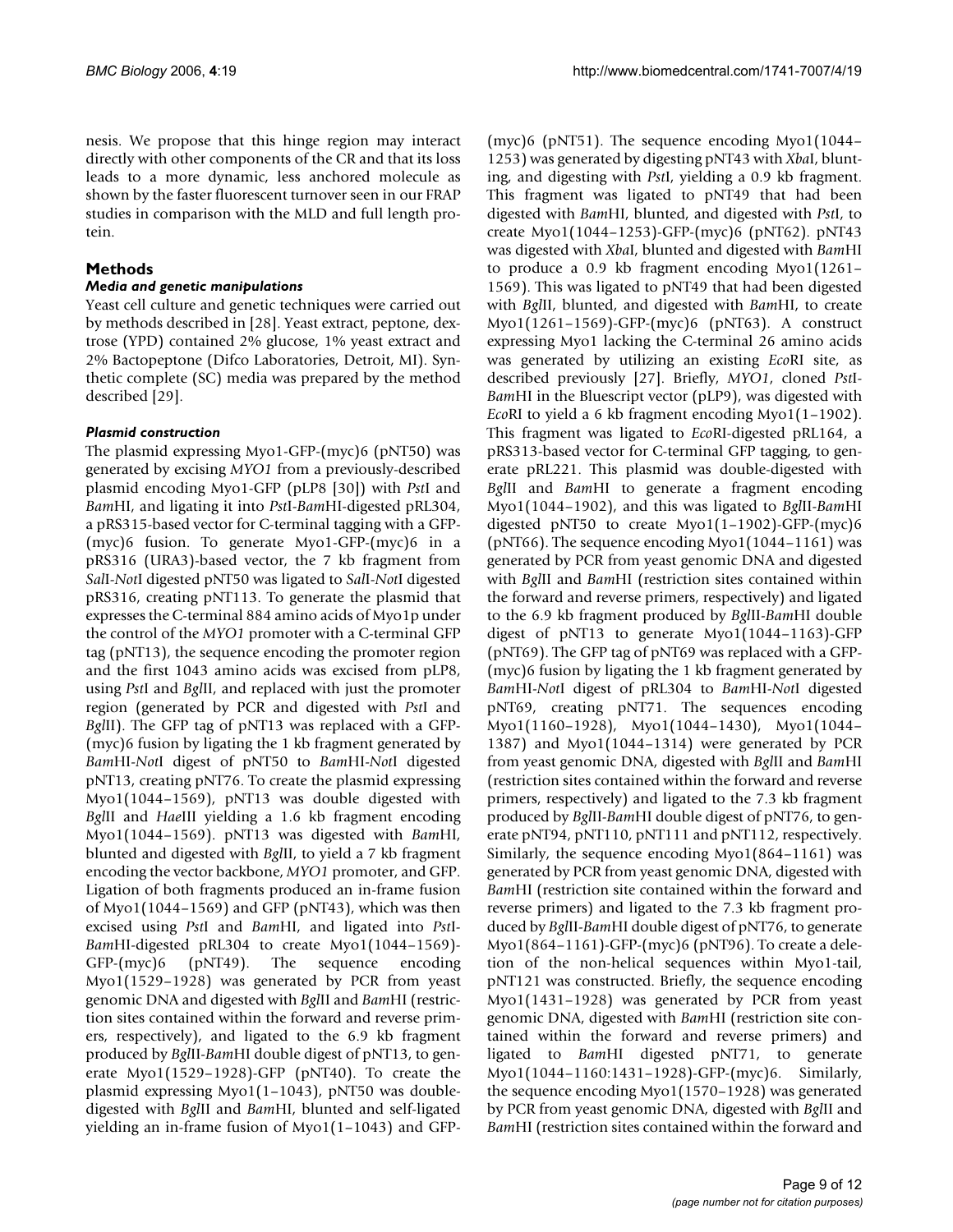reverse primers, respectively) and ligated to *Bgl*II-*Bam*HI digested pNT50, to generate Myo1(1–1044:1670–1928)- GFP-(myc)6 (pNT120). To create a deletion of the nonhelical region of the MLD in the full length Myo1, pIL11 was constructed. Briefly pNT121 was cut with *Pst*I/*Bgl*II to yield a ~7000 bp fragment encoding Myo1(1044– 1161:1439–1928). This fragment was ligated with a ~3300 bp fragment encoding Myo1 promoter -Myo1(1– 1043) cut with *Pst*I/*Bgl*II from pLP8. To create a plasmid (pIL10) encoding N-terminally tagged GST-MLD, a PCR product encoding Myo1(1044–1559) was cut with *Bam*HI/*EcoR*I was ligated into pGEX6P1 that contains a precision protease cleavage site between the GST and MLD reading frames. To create an MLD construct C-terminally tagged with (myc)6 for expression in yeast, a fragment consisting of Myo1 promoter-Myo1(1044–1569) was cut from pNT49 using *Pst*I and *Bam*HI and ligated into pRL72 cut *Pst*I/*Bam*HI resulting in pIL13.

# *Quantification of Myo1-GFP and deletion construct bud neck localization*

Exponentially growing cultures of cells expressing either Myo1-GFP or a deletion construct were assessed for bud neck localization using an Eclipse E800 microscope with a 100/1.40 oil differential-interference contrast objective (Nikon, Melville, NY). At least 100–200 live cells were analyzed, and data shown are averages from at least 3 independent experiments. Images were collected with a 0.5 s exposure to fluorescent light filtered through an EXHQ450/50 DM480 LP/BA465LP GFP filter set (Chroma, Brattleboro, VT) with a cooled RTE/CCD 782Y Interline camera (Princeton Instruments) using Meta-Morph (Universal Imaging Corp., West Chester, PA). RLY2127 and 2128 fluorescence was weak and could not be collected using the method described above. Instead 20 z sections at 0.5 μm intervals were collected and deconvolved as described below for the CR movies. RLY1044 and RLY1046 were also measured in this way to ensure that counts were comparable with those obtained by the first method (Results for RLY1044: 79 %. Results for RLY1046: 75 %).

# *Fluorescence recovery after photobleaching (FRAP)*

FRAP experiments were carried out using a 435 nm nitrogen pulsed Micropoint laser (Photonic Instruments Inc., St. Charles IL). Galvanometer based steering optics controlled with MetaMorph software were used to position the laser beam, which was focused into a diffraction-limited 0.7 μm spot using a Nikon 100× 1.4 N.A. objective lens. Images were acquired every 5 or 10 s with a Yokogawa spinning disc confocal microscope mounted on a Nikon TE2000U stand and a Hamamatsu ORCA ER cooled CCD. All measurements were done using Meta-Morph and all data analysis was done using Excel (Microsoft). To analyse the data, the signal from the FRAPed bud

neck and a control bud neck (to check for bleaching) were collected. Regression analysis to determine the half time to maximum was done using a one-phase exponential association function (Y = bottom + (top-bottom) $(1-exp)$ [-k·x]), where k is the rate constant and *t*1/2 is 0.69/k in Prism (version 4.00; GraphPad).

# *Time-lapse imaging of CR contraction*

For assaying CR contraction, cells were arrested in metaphase with nocodazole for 3 hrs at room temperature and then released from the arrest. The released cells were mounted on gelatine pads. Three dimensional (3D) images and movies of RLY1331 and RLY2139 were collected with the spinning disc confocal microscope described above, imaging 12 sections in the z-plane with a spacing of 0.5 μm, with exposures of 1 s. Each stack of zseries images was deconvolved and rendered in to 3D images and movies using MetaMorph (Universal Imaging Corp., West Chester, PA).

# *Protein purification*

Myo1 minimum localisation domain (MLD) tagged Nterminally with GST (plasmid pIL10) was transformed into BL21 cells and grown in 1.5 L cultures at 37°C until an OD<sub>600</sub> of 1–1.2. The temperature was reduced to 24 $\degree$ C and IPTG was added to a final concentration of 50 μM before growing the cultures for a further 4 hrs. The cells were harvested and stored as pellets at -20°C. Pellets were lysed in 25 % sucrose, 50 mM Tris HCl, pH 7.5, 500 mM NaCl, 1 Roche inhibitor tablet per 50 ml solution, 2 mM DTT. The lysate was centrifuged at 35,000 rpm for 30 minutes and the supernatant added to 800 μl Glutathione Sepharose 4B (Amersham Biosciences) for 3 hrs at 4°C with constant agitation. The resin was washed with 50 ml buffer A+ Triton (500 mM NaCl, 50 mM Tris HCl pH 7.5, 1 mM DTT, 1 % Triton X-100) followed by 40 ml buffer A (500 mM NaCl, 50 mM Tris HCl pH 7.5, 1 mM DTT). The resin was resuspended in 300–500 μl buffer A and 30 μl of GST tagged precision protease at 0.6 mg/ml was added. Digestion was carried out overnight at 4°C and the supernatant was removed after low speed centrifugation to pellet the resin.

#### *Gel filtration analysis*

A Superose 6 column (BioRad) was equilibrated in buffer A. 250 μl of Glutathione sepharose purified MLD with the GST tag removed was added and 0.5 ml fractions were collected. Alternatively, 250 μl RLY2132 yeast grinding extract (see below) was run over the column. For SDS-PAGE analysis, 10 % TCA was added to each fraction, incubated on ice for 30 minutes and centrifuged for 15 minutes. The pellets were resuspended in 30 μl SDS-loading buffer and 5 μl 1 M non-pH'd Tris base. MLD-(myc)6 from yeast extract fractions run on the column was detected by Western blotting using the anti-myc mono-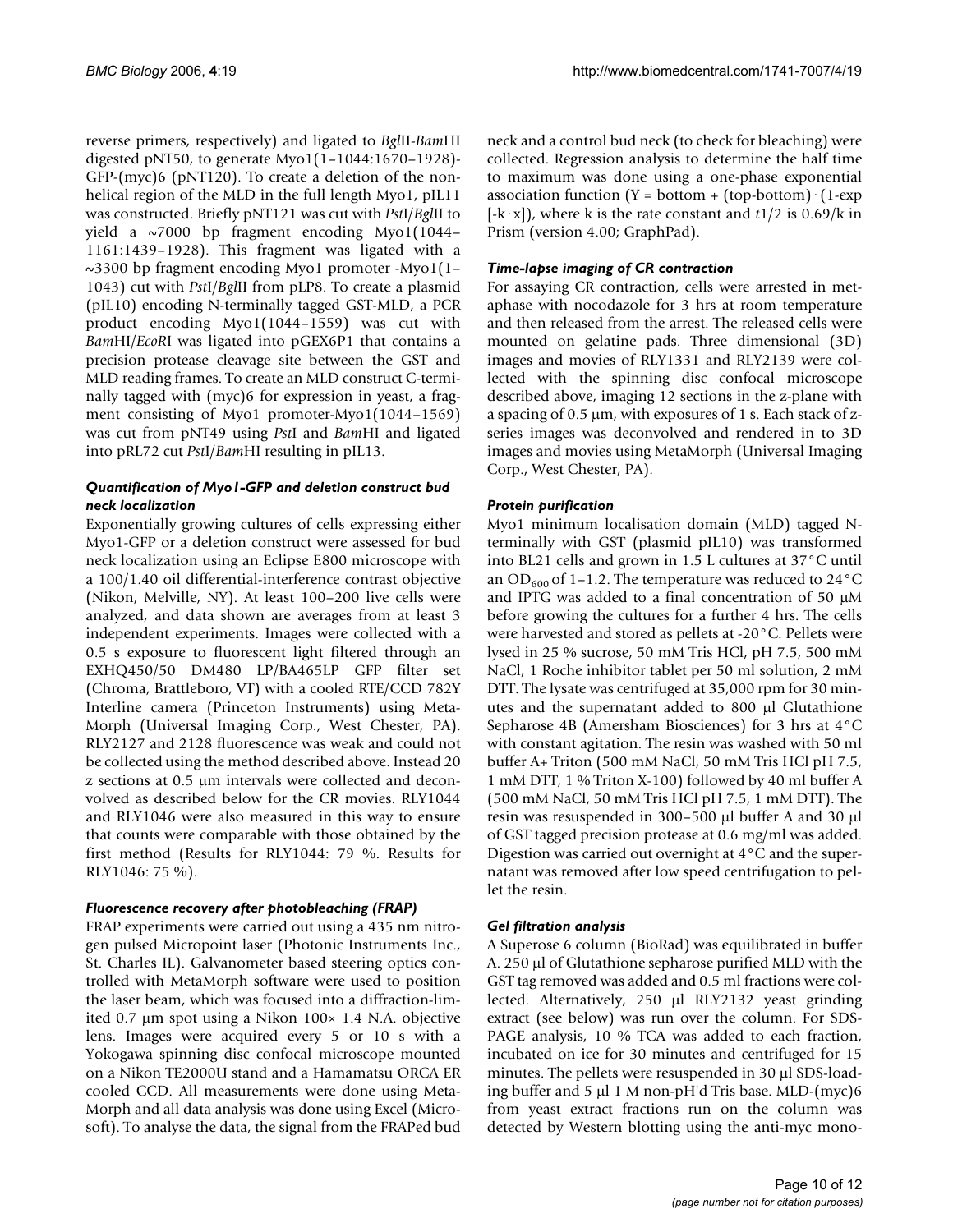clonal antibodies, 9E-10. The column was calibrated with globular proteins of known Stokes radii: Thyroglobulin – 669 kDa, 8.5 nm, Ferritin – 440 kDa, 6.1 nm, Catalase – 232 kDa, 5.2 nm, Aldolase 158 kDa, 4.8 nm. Dextran Blue with a molecular weight of approximately 2000 kDa was used to establish the void volume of the column.

#### *Sucrose density centrifugation gradients*

5 ml 6–20 % sucrose gradients were prepared in ultra clear centrifuge tubes (Beckman) for the SWTi55 rotor (Beckman). The gradient was calibrated using protein standards of known sedimentation coefficients: catalase – 232 kDa, 11.2 S, aldolase – 158 kDa, 7.3 S, BSA – 66 kDa, 4.6 S, ovalbumin – 43 kDa, 3.6 S. The top 400 μl of the gradient were removed and replaced with 300 μl Glutathione sepharose 4B purified MLD, 5 μg of aldolase as an internal control, sucrose to a final concentration of 6 % and water to 400 μl. The gradient was centrifuged for 19 hrs at 40 k rpm at 4°C. At the end of the run, the gradient was fractionated from the top into 250 μl fractions. These were TCA precipitated as described above.

#### *Calculation of native molecular weight*

The native molecular weight of the expressed MLD was calculated using its Stokes radius measured by gel filtration and its sedimentation coefficient determined by sucrose density gradient centrifugation using the following equation 1 described in [31].

$$
M.W = \frac{S\omega_{20}N.6\pi.n.R_s}{1-\overline{v}\rho}
$$

where  $S\omega_{20}$  is the sedimentation coefficient, R<sub>s</sub> is the Stokes radius, Avogadro's number, *N* is 6.02 × 10<sup>23</sup>; viscosity coefficient, n is 1×10-2 g s-1 cm-1; solution density, ρ is 1 g cm<sup>-3</sup> and partial specific volume,  $\overline{v}$  is 0.71 cm<sup>3</sup> g<sup>-1</sup> (assumed to be that of an average soluble protein).

#### *Yeast extracts*

To prepare the yeast extracts used for gel filtration analysis, small pellets were extruded through a syringe into  $N<sub>2</sub>$ (l) creating cylindrical fragments that could then be ground by pestle and mortar in the presence of  $N<sub>2</sub>$  (l). The powdered yeast was thawed and resuspended in buffer A. Protease inhibitors (2 μg/ml Antipain, 2 μg/ml Leupeptin, 2 μg/ml Aprotinin, 2 μg/ml Pepstatin, 2 μg/ml Chymostatin) and 1 mM PMSF were added to both buffers. Lysis was checked using light microscopy. Thawed extracts were centrifuged at 50 K rpm in a Sorvall RP120AT rotor for 30 minutes at 4°C.

#### **Authors' contributions**

NT created the plasmids and strains and performed the experiments to assess bud neck localization of the different Myo1 constructs, with the exception of pIL11 and RLY2127 and RLY 2128. Other strains containing pIL11 were created by IMBL. IMBL performed all other experiments and drafted the manuscript. RL conceived of the study, participated in its design and coordination. IMBL, NT and RL revised the manuscript. All authors read and approved the final manuscript.

#### **Acknowledgements**

The authors would like to thank HMS Nikon Imaging Centre Director J.Waters, HMS Nikon Imaging Centre Technician L. Petrak and P. Marina and R. Wedlich-Soldner for technical discussion of the manuscript, and Dorit Hanein and Neils Volkmann for valuable discussion on coiled coil structures. This work was funded by NIH grant GM59964.

#### **References**

- 1. Tolliday N, Pitcher M, Li R: **[Direct evidence for a critical role of](http://www.ncbi.nlm.nih.gov/entrez/query.fcgi?cmd=Retrieve&db=PubMed&dopt=Abstract&list_uids=12589071) [myosin II in budding yeast cytokinesis and the evolvability of](http://www.ncbi.nlm.nih.gov/entrez/query.fcgi?cmd=Retrieve&db=PubMed&dopt=Abstract&list_uids=12589071) [new cytokinetic mechanisms in the absence of myosin II.](http://www.ncbi.nlm.nih.gov/entrez/query.fcgi?cmd=Retrieve&db=PubMed&dopt=Abstract&list_uids=12589071)** *Mol Biol Cell* 2003, **14:**798-809.
- 2. Bi E, Maddox P, Lew DJ, Salmon ED, McMillan JN, Yeh E, Pringle IR: **[Involvement of an actomyosin contractile ring in Saccharo](http://www.ncbi.nlm.nih.gov/entrez/query.fcgi?cmd=Retrieve&db=PubMed&dopt=Abstract&list_uids=9732290)[myces cerevisiae cytokinesis.](http://www.ncbi.nlm.nih.gov/entrez/query.fcgi?cmd=Retrieve&db=PubMed&dopt=Abstract&list_uids=9732290)** *J Cell Biol* 1998, **142:**1301-12.
- 3. Luo J, Vallen EA, Dravis C, Tcheperegine SE, Drees B, Bi E: **[Identifi](http://www.ncbi.nlm.nih.gov/entrez/query.fcgi?cmd=Retrieve&db=PubMed&dopt=Abstract&list_uids=15210731)[cation and functional analysis of the essential and regulatory](http://www.ncbi.nlm.nih.gov/entrez/query.fcgi?cmd=Retrieve&db=PubMed&dopt=Abstract&list_uids=15210731) light chains of the only type II myosin Myo1p in Saccharomy[ces cerevisiae.](http://www.ncbi.nlm.nih.gov/entrez/query.fcgi?cmd=Retrieve&db=PubMed&dopt=Abstract&list_uids=15210731)** *J Cell Biol* 2004, **165:**843-55.
- 4. Boyne JR, Yosuf HM, Bieganowski P, Brenner C, Price C: **[Yeast](http://www.ncbi.nlm.nih.gov/entrez/query.fcgi?cmd=Retrieve&db=PubMed&dopt=Abstract&list_uids=11082046) [myosin light chain, Mlc1p, interacts with both IQGAP and](http://www.ncbi.nlm.nih.gov/entrez/query.fcgi?cmd=Retrieve&db=PubMed&dopt=Abstract&list_uids=11082046) [class II myosin to effect cytokinesis.](http://www.ncbi.nlm.nih.gov/entrez/query.fcgi?cmd=Retrieve&db=PubMed&dopt=Abstract&list_uids=11082046)** *J Cell Sci* 2000, **113(Pt 24):**4533-43.
- 5. Tolliday N, Bouquin N, Li R: **[Assembly and regulation of the](http://www.ncbi.nlm.nih.gov/entrez/query.fcgi?cmd=Retrieve&db=PubMed&dopt=Abstract&list_uids=11731321) [cytokinetic apparatus in budding yeast.](http://www.ncbi.nlm.nih.gov/entrez/query.fcgi?cmd=Retrieve&db=PubMed&dopt=Abstract&list_uids=11731321)** *Curr Opin Microbiol* 2001, **4:**690-5.
- 6. Sellers JR: **[Myosins: a diverse superfamily.](http://www.ncbi.nlm.nih.gov/entrez/query.fcgi?cmd=Retrieve&db=PubMed&dopt=Abstract&list_uids=10722873)** *Biochim Biophys Acta* 2000, **1496:**3-22.
- 7. Tan JL, Ravid S, Spudich JA: **[Control of nonmuscle myosins by](http://www.ncbi.nlm.nih.gov/entrez/query.fcgi?cmd=Retrieve&db=PubMed&dopt=Abstract&list_uids=1497323) [phosphorylation.](http://www.ncbi.nlm.nih.gov/entrez/query.fcgi?cmd=Retrieve&db=PubMed&dopt=Abstract&list_uids=1497323)** *Annu Rev Biochem* 1992, **61:**721-59.
- 8. Motegi F, Mishra M, Balasubramanian MK, Mabuchi I: **[Myosin-II](http://www.ncbi.nlm.nih.gov/entrez/query.fcgi?cmd=Retrieve&db=PubMed&dopt=Abstract&list_uids=15184401) [reorganization during mitosis is controlled temporally by its](http://www.ncbi.nlm.nih.gov/entrez/query.fcgi?cmd=Retrieve&db=PubMed&dopt=Abstract&list_uids=15184401) [dephosphorylation and spatially by Mid1 in fission yeast.](http://www.ncbi.nlm.nih.gov/entrez/query.fcgi?cmd=Retrieve&db=PubMed&dopt=Abstract&list_uids=15184401)** *J Cell Biol* 2004, **165:**685-95.
- Hostetter D, Rice S, Dean S, Altman D, McMahon PM, Sutton S, Tripathy A, Spudich JA: **[Dictyostelium myosin bipolar thick fila](http://www.ncbi.nlm.nih.gov/entrez/query.fcgi?cmd=Retrieve&db=PubMed&dopt=Abstract&list_uids=15492777)[ment formation: importance of charge and specific domains](http://www.ncbi.nlm.nih.gov/entrez/query.fcgi?cmd=Retrieve&db=PubMed&dopt=Abstract&list_uids=15492777) [of the myosin rod.](http://www.ncbi.nlm.nih.gov/entrez/query.fcgi?cmd=Retrieve&db=PubMed&dopt=Abstract&list_uids=15492777)** *PLoS Biol* 2004, **2:**e356.
- 10. Sabry JH, Moores SL, Ryan S, Zang JH, Spudich JA: **[Myosin heavy](http://www.ncbi.nlm.nih.gov/entrez/query.fcgi?cmd=Retrieve&db=PubMed&dopt=Abstract&list_uids=9398679) [chain phosphorylation sites regulate myosin localization dur](http://www.ncbi.nlm.nih.gov/entrez/query.fcgi?cmd=Retrieve&db=PubMed&dopt=Abstract&list_uids=9398679)[ing cytokinesis in live cells.](http://www.ncbi.nlm.nih.gov/entrez/query.fcgi?cmd=Retrieve&db=PubMed&dopt=Abstract&list_uids=9398679)** *Mol Biol Cell* 1997, **8:**2605-15.
- 11. Nakasawa T, Takahashi M, Matsuzawa F, Aikawa S, Togashi Y, Saitoh T, Yamagishi A, Yazawa M: **[Critical regions for assembly of ver](http://www.ncbi.nlm.nih.gov/entrez/query.fcgi?cmd=Retrieve&db=PubMed&dopt=Abstract&list_uids=15628858)[tebrate nonmuscle myosin II.](http://www.ncbi.nlm.nih.gov/entrez/query.fcgi?cmd=Retrieve&db=PubMed&dopt=Abstract&list_uids=15628858)** *Biochemistry* 2005, **44:**174-83.
- 12. Bezanilla M, Pollard TD: **[Myosin-II tails confer unique functions](http://www.ncbi.nlm.nih.gov/entrez/query.fcgi?cmd=Retrieve&db=PubMed&dopt=Abstract&list_uids=10637292) [in Schizosaccharomyces pombe: characterization of a novel](http://www.ncbi.nlm.nih.gov/entrez/query.fcgi?cmd=Retrieve&db=PubMed&dopt=Abstract&list_uids=10637292) [myosin-II tail.](http://www.ncbi.nlm.nih.gov/entrez/query.fcgi?cmd=Retrieve&db=PubMed&dopt=Abstract&list_uids=10637292)** *Mol Biol Cell* 2000, **11:**79-91.
- 13. Mulvihill DP, Barretto C, Hyams JS: **[Localization of fission yeast](http://www.ncbi.nlm.nih.gov/entrez/query.fcgi?cmd=Retrieve&db=PubMed&dopt=Abstract&list_uids=11739799) [type II myosin, Myo2, to the cytokinetic actin ring is regu](http://www.ncbi.nlm.nih.gov/entrez/query.fcgi?cmd=Retrieve&db=PubMed&dopt=Abstract&list_uids=11739799)lated by phosphorylation of a C-terminal coiled-coil domain [and requires a functional septation initiation network.](http://www.ncbi.nlm.nih.gov/entrez/query.fcgi?cmd=Retrieve&db=PubMed&dopt=Abstract&list_uids=11739799)** *Mol Biol Cell* 2001, **12:**4044-53.
- 14. McCollum D, Feoktistova A, Gould KL: **[Phosphorylation of the](http://www.ncbi.nlm.nih.gov/entrez/query.fcgi?cmd=Retrieve&db=PubMed&dopt=Abstract&list_uids=10364209) [myosin-II light chain does not regulate the timing of cytoki](http://www.ncbi.nlm.nih.gov/entrez/query.fcgi?cmd=Retrieve&db=PubMed&dopt=Abstract&list_uids=10364209)[nesis in fission yeast.](http://www.ncbi.nlm.nih.gov/entrez/query.fcgi?cmd=Retrieve&db=PubMed&dopt=Abstract&list_uids=10364209)** *J Biol Chem* 1999, **274:**17691-5.
- 15. Berger B, Wilson DB, Wolf E, Tonchev T, Milla M, Kim PS: **[Predict](http://www.ncbi.nlm.nih.gov/entrez/query.fcgi?cmd=Retrieve&db=PubMed&dopt=Abstract&list_uids=7667278)[ing coiled coils by use of pairwise residue correlations.](http://www.ncbi.nlm.nih.gov/entrez/query.fcgi?cmd=Retrieve&db=PubMed&dopt=Abstract&list_uids=7667278)** *Proc Natl Acad Sci U S A* 1995, **92:**8259-63.
- 16. Gruber M, Lupas AN: **[Historical review: another 50th anniver](http://www.ncbi.nlm.nih.gov/entrez/query.fcgi?cmd=Retrieve&db=PubMed&dopt=Abstract&list_uids=14659700)[sary – new periodicities in coiled coils.](http://www.ncbi.nlm.nih.gov/entrez/query.fcgi?cmd=Retrieve&db=PubMed&dopt=Abstract&list_uids=14659700)** *Trends Biochem Sci* 2003, **28:**679-85.
- 17. Chen J, Skehel JJ, Wiley DC: [N- and C-terminal residues com](http://www.ncbi.nlm.nih.gov/entrez/query.fcgi?cmd=Retrieve&db=PubMed&dopt=Abstract&list_uids=10430879)**[bine in the fusion-pH influenza hemagglutinin HA\(2\) subunit](http://www.ncbi.nlm.nih.gov/entrez/query.fcgi?cmd=Retrieve&db=PubMed&dopt=Abstract&list_uids=10430879)**